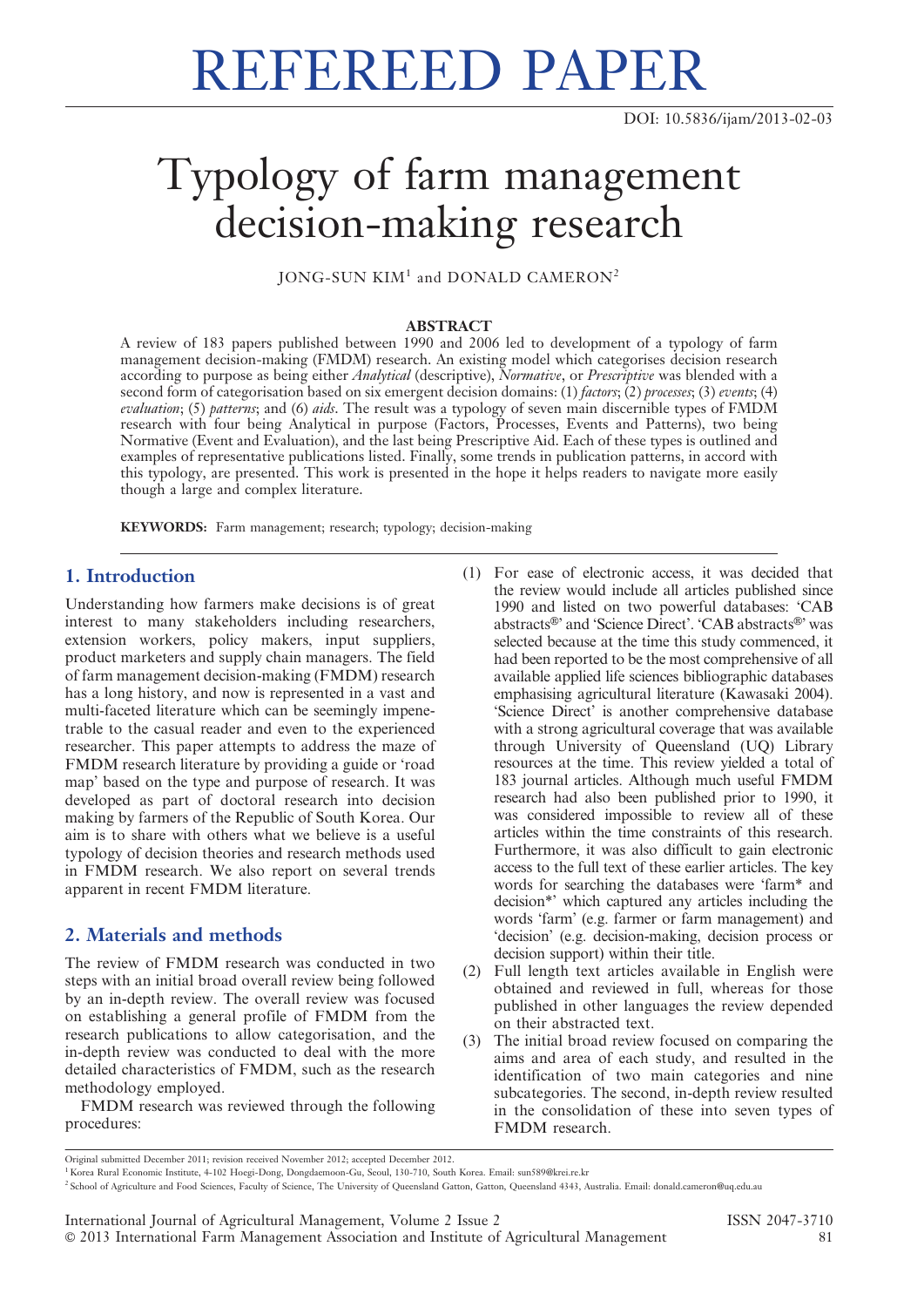#### 3. Categorisation of FMDM research

During the 15 year period of publication under review, it was found that much research dealing with farmers' decision-making had been conducted in various farm management research areas (e.g. production, marketing, financial, resources, environmental management and so on) and for various purposes. As a result, these different areas of FMDM research were broken into two main categories according to: (1) research aim or purpose (Purpose Category); and (2) the domain of FMDM research (e.g. decision factors, decision processes) on which the research was focused (Domain Category). By establishing these two main categories, seven types of FMDM research were consolidated.

#### Purpose Category research

For Purpose Category, three subcategories relating to research purpose were adopted and included descriptive (D), normative (N) and prescriptive decision research (P), in accordance with the analysis provided by Bell, Raiffa and Tversky (1988) and Rapoport (1989). The Purpose Category and its three subcategories are illustrated in Table 1. For greater consistency with standard economics terminology, the Descriptive subcategory was renamed Analytical in this study.

Analytical decision research (subcategory A), which is typically studied in psychology (especially social psychology) and the other behavioural sciences, deals with questions pertaining to how people really do make decisions. Analytical decision research begins with observations of how decision makers (e.g. farmers selected to be observed) make choices in given situations (e.g. financial issues that need to be tackled) and attempts to describe systematically (inductively) the decision processes or social phenomena resulting from their decisions (e.g. causes and effects of observed events described in terms of psychological states (motivations, preferences, satisfaction, disappointment etc)). The purpose of analytical decision research is to identify the rules determining the decisions of certain classes of decision makers and to predict decisions or their consequences.

In contrast, normative decision research (subcategory N), which is usually studied in the context of economics, statistics and mathematics, is aimed at addressing the question of how people *ought to (should)* make decisions in given decision situations. Normative decision research relies upon the use of mathematical language in which the precise definitions of terms, deductive analysis and assumptions of idealised conditions (rationality) are essential. This is the reason why normative studies are considered both formal and optimal (Bell et al., 1988; Einhorn and Hogarth, 1988). Thus, the main objective of normative decision research is to reveal the logical essence of an idealised decision problem (Rapoport, 1989).

Prescriptive decision research (subcategory P) is focused on how to help people to make good decisions or how to train people to make better decisions. Thus, prescriptive research, which is usually studied in the disciplinary area of operational research or management science, uses elements of both logical consequences (normative study) and empirical findings (descriptive study), but also draws on a level of prescriptive analysis which differentiates it from normative and descriptive (analytical) approaches (Bell et al., 1988). One good example of a prescriptive study is the development of decision support systems (DSS).

#### Category II research

Category II (the domain of decision research) is made up of six subcategories. These were the main subcategories that emerged in this review and were identified as: (1) the decision factors affecting farmers' decisionmaking; (2) decision processes; (3) decision events; (4) decision outcomes evaluation; (5) decision patterns; and (6) decision aids (see Table 2).

Identifying these six subcategories was difficult and somewhat arbitrary because the majority of the previous studies addressed more than one subcategory, and also because the subcategories themselves cannot be neatly separated by explicit definition. This is a weakness in categorising FMDM research and it was found that some of the previous studies could be included, at least to some extent, in every subcategory. However, in spite of the difficulties and weaknesses associated with classification, the decision research area was ultimately classified by considering elements of the FMDM research that had been emphasised by previous researchers because the purpose of classifying the previous studies was not to define them by rigorous criteria.

Subcategory 1, the decision factors, includes studies that deal mainly with the factors influencing farmers' farm management decision-making such as economic, environmental and social factors (external factors) and farmers' goals, motivations, attitudes, personality, and biography (internal factors). Studies that deal with farmers' full decision-making process from detecting problems through to implementing decisions are categorised into subcategory 2, the decision process. Studies focusing on farmers' decisions about a specific event in a decision situation, such as uncertain or risky situations, are grouped into subcategory 3, the decision event. Studies attempting to evaluate decision outcomes or identify the relationship between farmers' decisionmaking and their performance are classified into subcategory 4, the decision outcome. Subcategory 5, the decision pattern, includes studies with a focus on the identity and roles within the farm household of the main

Table 1: Classification of farm management decision research by purpose

| <b>Categories</b>                                 | <b>Subcategories</b>                                                    | <b>Main focus</b>                                                                                                                                                                                         |
|---------------------------------------------------|-------------------------------------------------------------------------|-----------------------------------------------------------------------------------------------------------------------------------------------------------------------------------------------------------|
| <b>Category I: The</b><br>aim of FMDM<br>research | Analytical (descriptive) study<br>Normative study<br>Prescriptive study | Understanding how farmers actually make decisions<br>Providing solutions for how farmers should (ought to) make decisions<br>Developing decision support systems to help farmers make better<br>decisions |

ISSN 2047-3710 International Journal of Agricultural Management, Volume 2 Issue 2 82 **82** 2013 International Farm Management Association and Institute of Agricultural Management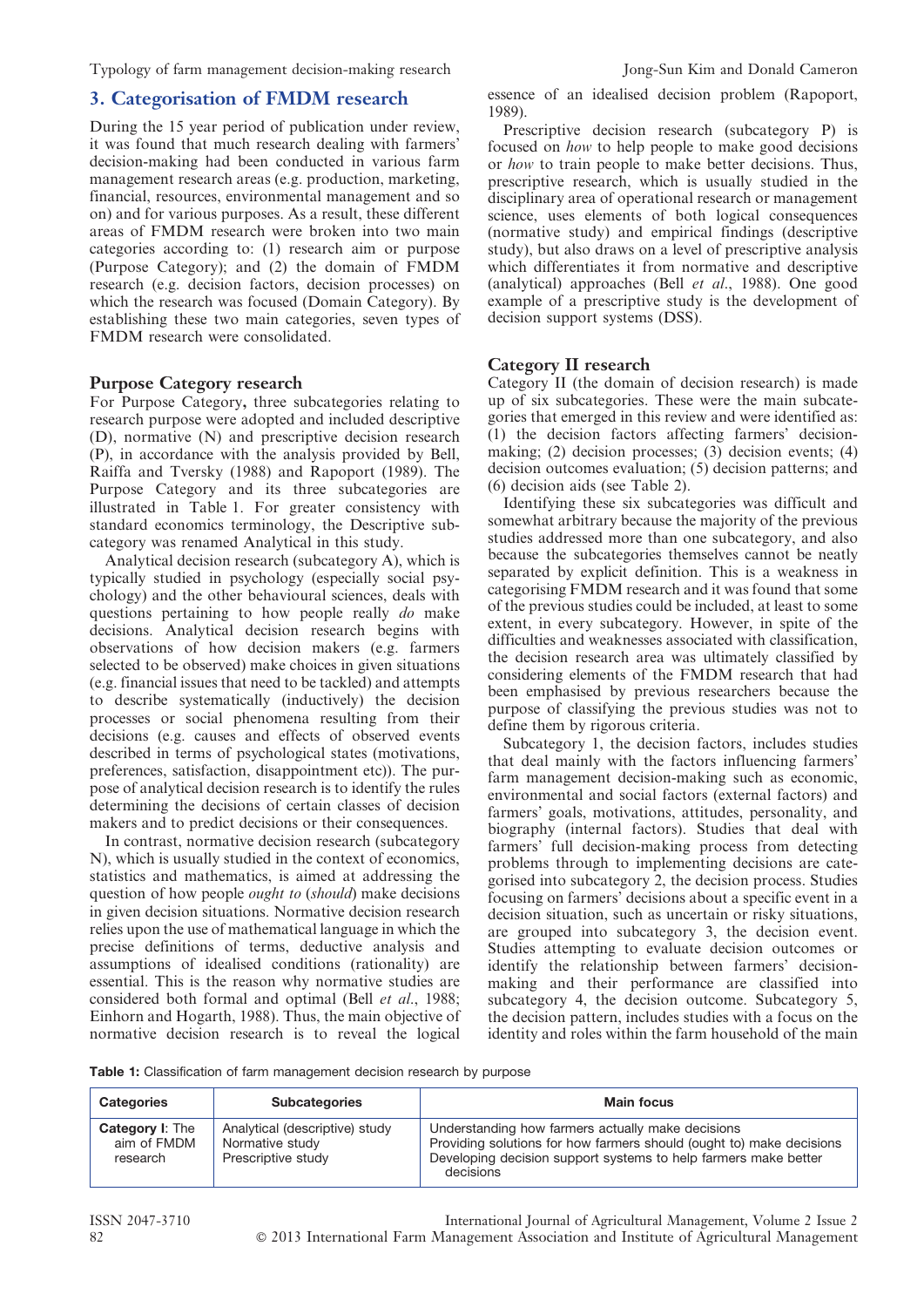| Table 2: Classification of farm management decision research by domain |  |
|------------------------------------------------------------------------|--|
|------------------------------------------------------------------------|--|

| <b>Categories</b>                       | <b>Subcategories</b>                           | <b>Concepts</b>                                                                                                                    |
|-----------------------------------------|------------------------------------------------|------------------------------------------------------------------------------------------------------------------------------------|
| Category II:<br><b>FMDM</b><br>research | Decision factors (1)<br>Decision processes (2) | Factors affecting farmers decision-making<br>Farmers' decision-making process from detecting problems to<br>implementing decisions |
| domain                                  | Decision events (3)                            | Farmers' decision on the specific event under the special situation<br>(uncertainty, risk, or multi objectives)                    |
|                                         | Decision evaluation (4)                        | Evaluation of decision outcome or relationship between D-M and<br>performance                                                      |
|                                         | Decision patterns (5)                          | Major roles of main decision-maker within family members                                                                           |
|                                         | Decision aids (6)                              | Decision support system (DSS) or other helpful means to improve<br>farmers' decision-making                                        |

decision makers. Finally, subcategory 6, the decision aid, is strongly related to studies developing decision support systems (DSS) or extension services for the purpose of assisting farmers' decision-making.

#### Consolidated typology of FMDM research

The review of these two forms of categorisation allowed for their consolidation into a single scheme to identify seven main types of FMDM research (see Table 3). This was achieved by combining the purpose of FMDM research (Category I) and the FMDM research domain (Category II) as illustrated in Figure 1. This figure shows that with three types of research purpose (analytical, normative and prescriptive) and six research domains (factors, processes, events, evaluation, patterns and aids) an 18 cell (6X3) matrix may be created. However, only seven of these cells have been populated by the categorisation of research reported. Each of these seven types of FMDM is briefly described in Table 4 with some examples of key references relating to each type. Explanatory notes and discriminating features for each type of FMDM research are set out below.

#### Analytical Factors (AF): Studies that describe and

analyse the factors influencing farmers' decision-making Analytical factors decision research is focused on identifying and analysing the factors that affect farmers' decision-making in either day-to-day management decisions or in given decision situations. Many studies similarly conclude that the factors influencing farmers' decision behaviour tend to differ among farmers due to differences in their goals, resources, level of knowledge, environment and their approaches to confronting uncertainty. Therefore, researchers agree that given these variations it can be quite difficult to identify the key determinants affecting farmers' decision behaviour. However, these types of studies tend to be carried out with the purpose of identifying the diverse variables that are needed to build farmers' decision models or to identify the implications related to the provision of extension services or policy making.

Various factors influencing farmers' decision-making have been studied. With respect to internal aspects, farmers' attitudes and objectives, which are generally believed to depend on their beliefs, values or personalities, are thought to strongly affect farmers' behaviour (Tassell and Keller, 1991; Farinos Dasi, 1994; McGregor et al., 1996; Willock, J. et al., 1999). Many decision studies have found that farmer characteristics such as age, education, farm size or farm income level have very close relationships with decision behaviour (Featherstone and Goodwin, 1993; Fox et al., 1994; Stirm and St-Pierre, 2003; Bragg and Dalton, 2004; Chianu and Tsujii, 2004; Selvaraju et al., 2005; Iqbal et al., 2006). Solano et al. (2006) analysed the impact of farmers' biographical variables and decision-making profiles on farm management and performance and concluded that among the biographical characteristics, education level and age most strongly affected the majority of management practices (decision-making). However, it was found that education level affected these practices positively, while age affected them negatively.

With regard to the external factors associated with farmers' decision behaviour, environmental and economic factors (Kolodinsky and Pelch, 1997; Illukpitiya

| <b>Farm Management Decision-</b><br>making Research Domain |                           | <b>FMDM Research Purpose</b> |                         |
|------------------------------------------------------------|---------------------------|------------------------------|-------------------------|
|                                                            | Analytical (n=95)         | Normative $(n=26)$           | Prescriptive (n=62)     |
| <b>DM Factors</b>                                          | Analytical Factors (n=28) |                              |                         |
| <b>DM Process</b>                                          | Analytical Process (n=14) |                              |                         |
| <b>DM Event</b>                                            | Analytical Event (n=29)   | Normative Event $(n=21)$     |                         |
| <b>DM Evaluation</b>                                       |                           | Normative Evaluation $(n=5)$ |                         |
| <b>DM Pattern</b>                                          | Analytical Pattern (n=24) |                              |                         |
| <b>DM Aid</b>                                              |                           |                              | Prescriptive Aid (n=62) |
| a superior of poportion and positional                     |                           |                              |                         |

Table 3: Categorisation of FMDM research published between 1990 and 2006

(n=number of papers categorised)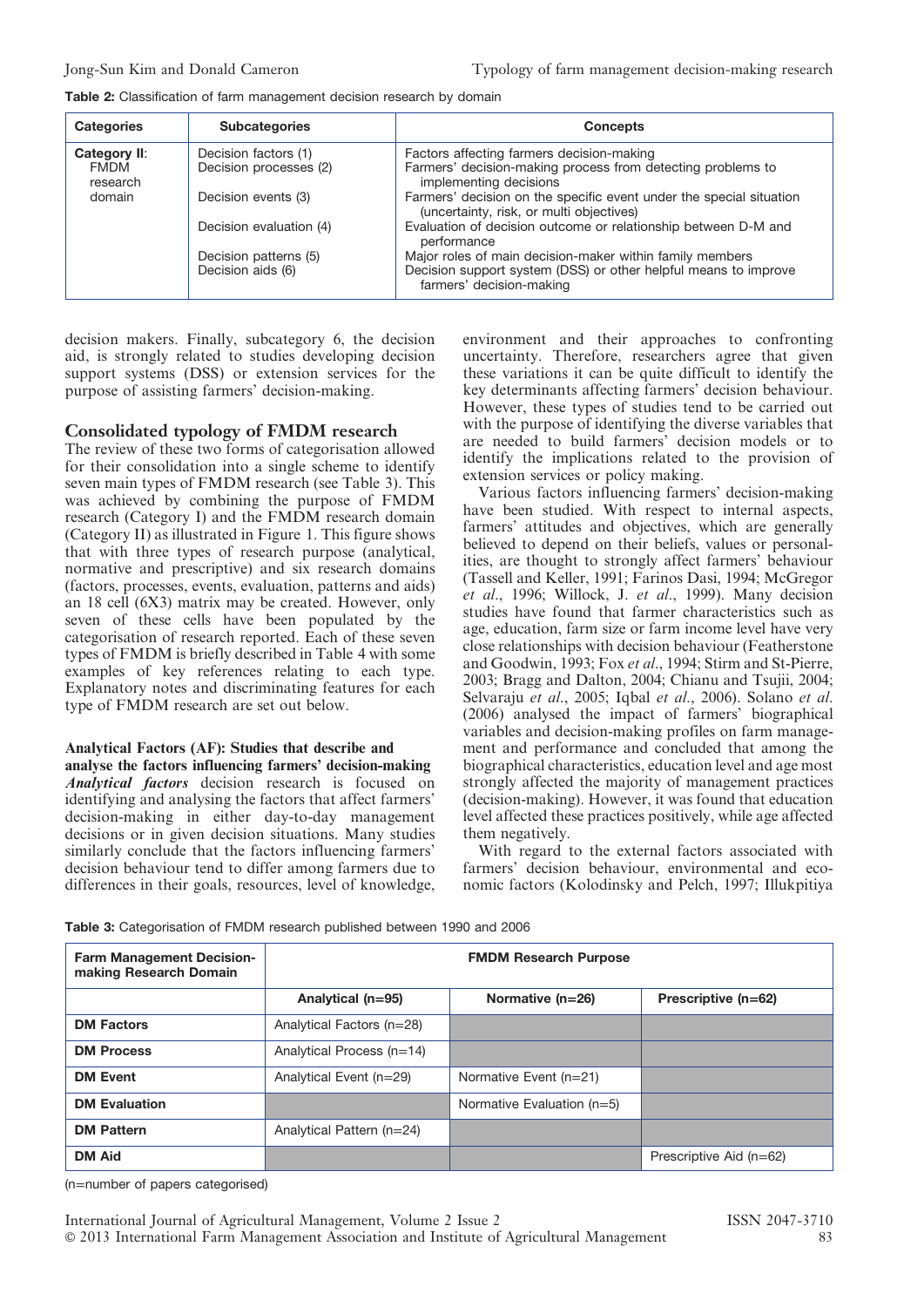|  |  |  | Table 4: Typology of farm management decision research |  |  |
|--|--|--|--------------------------------------------------------|--|--|
|--|--|--|--------------------------------------------------------|--|--|

| <b>Types</b>                                     | <b>Description</b>                                                                                               | <b>Examples</b>                                                                                                                                                                                        |
|--------------------------------------------------|------------------------------------------------------------------------------------------------------------------|--------------------------------------------------------------------------------------------------------------------------------------------------------------------------------------------------------|
| Analytical<br><b>Factors (AF)</b>                | Studies on the understanding or analysis of<br>factors influencing farmers' decision-<br>making                  | (Featherstone and Goodwin, 1993; Kolodinsky and Pelch,<br>1997; Willock, Joyce et al., 1999; Solano et al., 2003;<br>Stirm and St-Pierre, 2003; Bragg and Dalton, 2004;<br>lgbal <i>et al.</i> , 2006) |
| Analytical<br><b>Process</b><br>(APr)            | Studies on the understanding of the farmers'<br>decision processes                                               | (Gonzales-Intal and Valera, 1990; Murray-Prior, 1998;<br>Ohlmer et al., 1998; Murray-Prior and Wright, 2001;<br>Dounias et al., 2002)                                                                  |
| Analytical<br>Event (AE)                         | Studies on certain farm management decision<br><b>issues</b> by the way of descriptive approach                  | Mistry, 1998; Bandong et al., 2002; Vaarst et al., 2003;<br>Matshe and Young, 2004; Blackett et al., 2006)                                                                                             |
| Analytical<br><b>Pattern</b><br>(APa)            | Studies dealing with decision patterns or<br>decision makers' decision styles                                    | (Timsina et al., 1992; Rogers and Vandeman, 1993; Kalinda<br>et al., 2000; Ozkan et al., 2000)                                                                                                         |
| <b>Normative</b><br>Event (NE)                   | Studies dealing with rational decision models<br>on specific issues especially under<br>uncertainty or risk      | (Piech and Rehman, 1993; Juan et al., 1996; Backus et al.,<br>1997; Strassert and Prato, 2002; Humphrey and<br>Verschoor, 2004; Pritchett, 2004)                                                       |
| <b>Normative</b><br><b>Evaluation</b><br>(NEval) | Studies on <b>evaluation</b> of the outcomes of<br>decision behaviour                                            | (Varela-Ortega et al., 1998; Buysse et al., 2005; Qiu, 2005)                                                                                                                                           |
| <b>Prescriptive</b><br>Aid (PA)                  | Studies aimed at developing decision support<br>systems or useful means to help farmers<br>make better decisions | (Gauthier and Neel, 1996; Attonaty et al., 1999; Morag et al.,<br>2001; Pomar and Pomar, 2005); (Dorward, 1991;<br>McCown, 2001; Swinton et al., 2002; Coleno et al., 2005)                            |

and Gopalakrishnan, 2004; Lindgren and Elmquist, 2005) and government policies (Hollick, 1990) have significant impact on farmers' decision-making. It is also clear that farmers' preferred information sources (Solano et al., 2003), the role of information or knowledge (Casey et al., 2002), and information systems (Streeter, 1992; Verstegen et al., 1998) have played a very important role in farmers' decision-making.

#### Analytical Process (APr): Studies focusing on farmers' decision processes

Analytical Processes and Analytical Factors types of decision research are usually predicated on the belief that the main reason for the failure of polices or programs that are launched with the purpose of improving farm management is a lack of understanding of farmers' decision behaviour or decision processes (Ohlmer et al., 1998; Murray-Prior and Wright, 2001; Bekele and Drake, 2003; Illukpitiya and Gopalakrishnan, 2004). Therefore, both types of decision research share a similar research purpose.

The decision research included in type  $APr$  attempts to describe and predict farmers' decision-making behaviour through developing an understanding of the process of decision-making. The work of Ohlmer et al. (1998) is a good example of this type of decision research. They initially used the traditional model of the decision-making process (i.e. values and goals, problem detection, problem definition, observation, analysis, development of intention, implementation and responsibility bearing) in order to describe the farmers' full decisionmaking process. They subsequently used this approach to revise a conceptual model of the decision-making process.

In an another example of type  $APr$ , a hierarchical decision model (Gladwin, 1980; Gladwin, 1989) employs a two stage decision process, which can be represented as a decision tree, to describe and predict farmers' decisions. Such a model is based on an ethnographic approach for building the decision models. Gladwin (1980) has claimed that hierarchical decision models studied in many cultures have a high level of predictability with these models predicting around 85 to 95% of actual decisions. In the first stage, decision makers are assumed to quickly narrow down the possible alternatives to a small set by eliminating all those that fail to pass a set of criteria or aspects. This is a form of 'elimination by aspects' theory (Tversky, 1972). This first step, called 'a pre-attentive process' (Murray-Prior, 1998), is used to simplify the problem rapidly and often unconsciously. Once two or three alternatives remain, decision makers take the conscious or 'hard core' step of entering the decision process, which can be further divided into six steps for more comprehensive analysis. Thus, this stage, called 'a conscious stage' (Murray-Prior, 1998), is 'essentially an algebraic version of maximization subject to constraints and may be represented by an algorithm, decision tree or table, or set of decision rules' (Gladwin, 1980).

Similarly, Gonzales-Intal et al. (1990) employ a three stage crop decision model that is a modified version of Gladwin's (1980) hierarchical decision model. In the first stage, the family's rice consumption requirement is considered before an elimination process of alternatives is undertaken in the second stage. Gonzales-Intal et al. (1990) postulate that after the first stage of the decision process, farmers will choose to plant the diversified crop by moving into the same process as described in Gladwin's hierarchical decision model.

In addition to the hierarchical decision model, many studies (Kirchner et al., 2004; Le Quang and Mensvoort, 2004; Pritchett, 2004) both in the descriptive and normative traditions, have employed decision tree techniques to build up the decision model and to test its effectiveness by visualising complex decision processes and their relationships.

However, most APr decision research concludes that the process of farmers' decision-making is very complex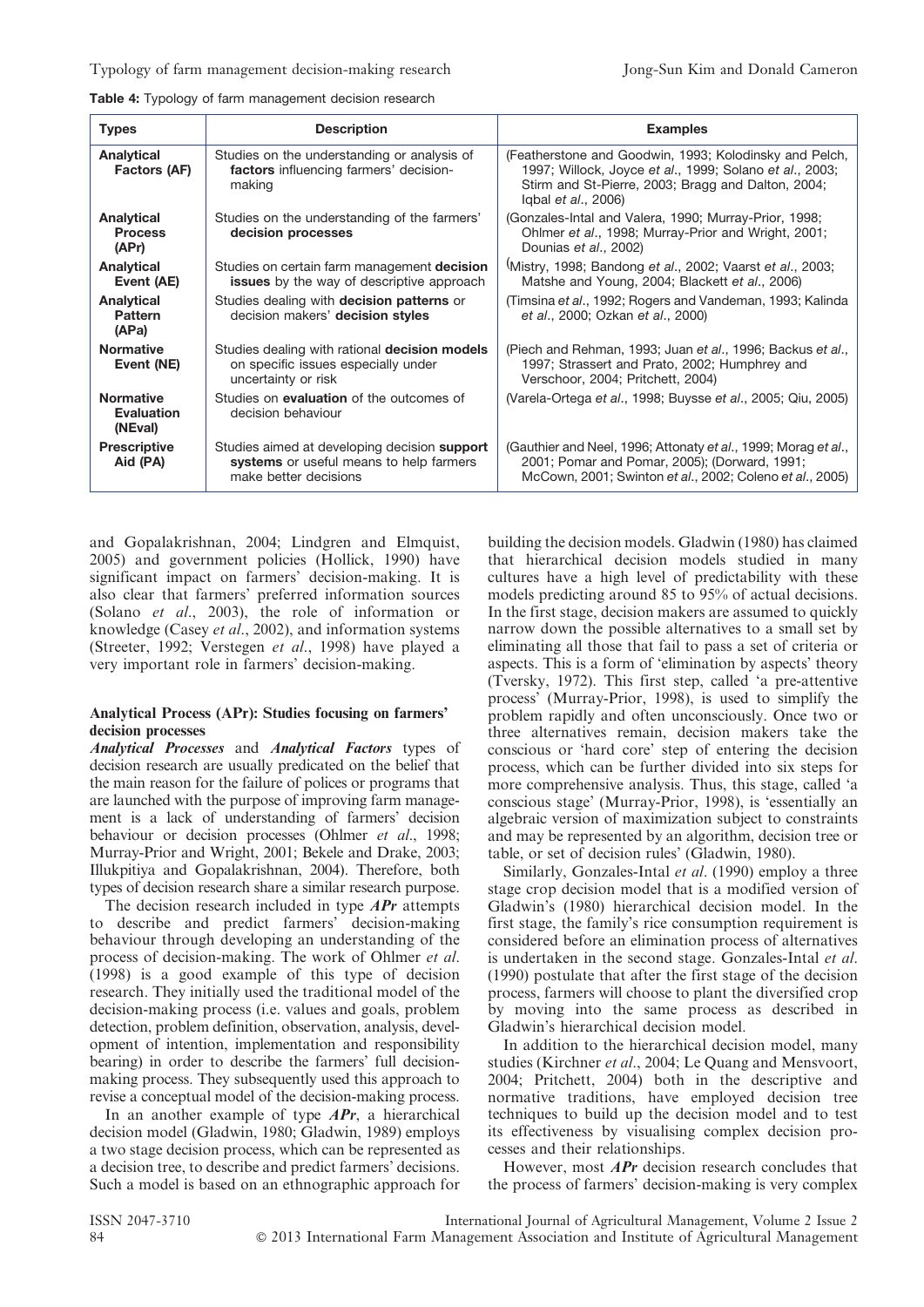and does not follow a linear process. Thus, in order to understand farmers' decision processes, they need to be considered within a broad context.

#### Analytical Event (AE): Studies focusing on decision issues with descriptive approaches

Type  $AE$  decision research is focused on the alternatives that farmers tend to choose rather than the decisionmaking factors (type  $AF$ ) or the full decision-making process (type  $APr$ ). This study type attempts to describe or analyse which alternatives are chosen by farmers in response to certain decision issues so that researchers can develop a better understanding of farmers' decisionmaking with regard to specific issues related to farm management, for example, allocation of land use, pest management, water management, and so on.

However, AE research typically has a broader research boundary than types  $AF$  and  $APr$ . This is because some AE research considers both decision factors and decision processes in order to achieve research objectives (Mistry, 1998; Bekele and Drake, 2003; Blackett et al., 2006). Some AE research also employs decision tree models to depict the process of choosing between the alternatives or to describe farmers' decision behaviour (Gonzales-Intal and Valera, 1990; Bhuiyan et al., 1995; Le Quang and Mensvoort, 2004).

#### Analytic Pattern (APa): Studies dealing with decision patterns or decision styles

Most *APa* research deals with the roles of farm family members, especially women, in decision-making about both on and off-farm activities. This is due to the increasing recognition of the importance of women's participation in farming, especially in developing countries, such as India, where women are increasingly becoming involved in almost all stages of farming. Thus, this type of decision research attempts to seek answers to the following research question: To what extent and in what kinds of farm management decision-making do women participate?

Many studies concerning women's participation in decision-making processes (Timsina et al., 1992; Kalinda et al., 2000; Masur, 2000; Ozkan et al., 2000; Debasish et al., 2005) have found that male family members tend to dominate decision-making about farm management, especially in relation to matters of financial management. Despite this, it has also been observed that in decisions relating to production or marketing management, men and women tend to make decisions jointly.

However, these studies do not place a strong emphasis on whether women's participation in the decisionmaking process is beneficial to farm management decision-making or examine why women's role in decision-making is important. Therefore, in terms of family members' partnership and better decision-making, the importance of women's participation in the decision process needs further study.

#### Normative Event (NE): Studies dealing with rational decision models especially under conditions of uncertainty and risk

Although both  $AE$  and  $NE$  research deal with decision issues or decision events,  $AE$  is very different from type

#### Jong-Sun Kim and Donald Cameron Typology of farm management decision-making research

 $NE$  due to the different approach that is adopted to the research problem. This difference can best be described as the former type entailing a descriptive study whereas the latter type is normative in its approach.

In the studies on a particular decision event, especially in normative decision studies, decision makers are assumed to have profit-maximising or cost-minimising intentions amongst their multiple objectives. In these cases, the decision makers' goals, objectives and values are also assumed to be known. Further, the consequences of alternative decisions may be known, probabilistically known or unknown depending on the decision issues under consideration.

Type *NE* decision research aims for an optimal and rational decision model which farmers should consider when they choose one alternative over another, especially in uncertain or risky situations. Type NE research is typically carried out on the basis of economic theory, for example, subjective expected utility theory (Backus et al., 1997) or multiple criteria decision models (Piech and Rehman, 1993; Strassert and Prato, 2002).

#### Normative Evaluation (NEval): Studies focusing on the evaluation of the outcomes of decision behaviour

The main purpose of type *NEval* decision research is to assess or evaluate the consequences of decision-making on the basis of the assumption that the farmer as a decision maker tries to maximise his/her profit function. However, this type of research concerning the evaluation of decision outcomes was found to be relatively rare in both the normative and descriptive decision research that was published during the period under review.

To evaluate the economic or environmental impact of decision-making, a multi-criteria decision-making (MCDM) model (Martinez-Cordero and Leung, 2004; Qiu, 2005) or a farm household optimisation model (Bernet et al., 2000) is employed. Buysses et al. (2005) and Varela-Ortega et al. (1998) have used this approach to evaluate the impact of decision-making on the nutrient balance of dairy farms and the impact of the changes of policies on decision-making respectively.

From an examination of type *NEval* research, it is evident that decision outcomes can be evaluated in various ways such as by economic performance, environmental benefit, or the impact of policies. The evaluation of decision outcomes is critical to recognising the importance of farmers' decision-making. However, other aspects like farmers' values or preferences also need to be considered because the outcome of decisions can also be evaluated in a subjective manner. For example, the level of the decision-makers' satisfaction could be varied according to their values on different aspects of farming, from leisure time to profit.

#### Prescriptive Aid (PA): Studies aimed at developing decision tools or means to help farmers make better decisions

In type PA research, a number of web-based or computer-based systems and software programs have been developed to help farmers or advisors collect and analyse various types of information effectively and use it to inform their decision-making (Kerr et al., 1999; Bracke et al., 2001; Morag et al., 2001; Pomar and Pomar, 2005).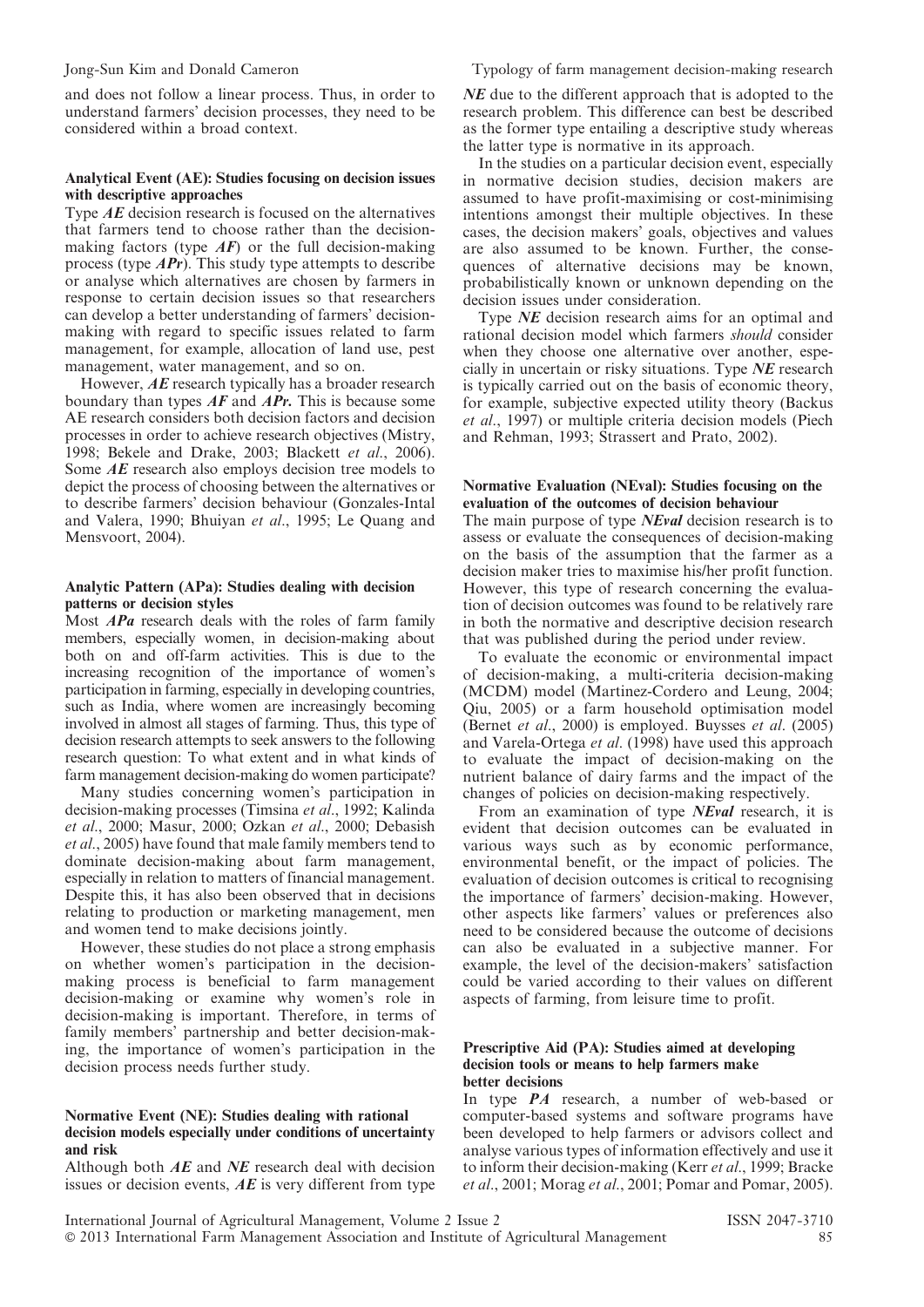However, as the use of computers and access to the Internet has increased among farmers, PA research generally focuses on the development of new decision support systems (DSS). In spite of their potential usefulness, DSS remain unavailable or unhelpful to many farmers, particularly those who are relatively poor, old or less educated, even in developed countries. Therefore to be effective,  $\overline{PA}$  research should not only deal with the development of user-friendly DSS but also be accompanied by the appropriate delivery of education or extension programs to train and equip farmers to make better decisions.

#### Trends in FMDM research

Further analyses were conducted as part of the process of reviewing the FMDM publications since 1990. The initial stage of analysis was directed at detecting any noticeable trends in the type of research being published, the second stage at identifying patterns of publication by the country of origin, and the third stage focused on the aspect of the research. The results are presented and briefly discussed below.

#### Trends by year and country

The number of FMDM research publications increased significantly from 39 articles during the period 1990– 1994 to 79 articles during the period 2000–2006 (see Table 5). As the circumstances surrounding farm management have become more complex and also increasingly affected by unpredictable variables, it is evident that researchers' concerns about farmers' behaviour and decision-making have also been increasing. FMDM research has been consistently dominated by Prescriptive Aid (PA) research, representing one third of all publications, followed in order of frequency by AE, AF, APa, NE, Apr and finally NEval.

Further, there have been an increasing number of publications within the categories Analytical Event  $(AE)$ , Analytical Pattern (APa) and Prescriptive Aid (PA) during the first half of the 2000s compared to those published in the first half of the 1990s. It was also observed that there has been a decrease in category Analytical Process (APr) publications since the second half of the 1990s. The number of normative decision studies (Normative Event (NE) and Normative Evaluation (NEval)) has continued to increase steadily over time.

Four nations dominate the publication of research in this area, with half of all publications coming from the USA  $(35)$ , India  $(29)$ , the UK  $(17)$  and Australia  $(11)$ . It is noteworthy that India has played such a significant role in publication, and also that a large proportion of its publications are of type Analytical Pattern (APa). This is a domain relatively neglected elsewhere that deals with family management patterns and more specifically, the role of women in farm management.

#### Trends by aspect of farm management

Only 68 of the 183 FMDM research articles that were reviewed dealt with farmers' decisions across the whole span of farm management, while the remaining articles focused on decision behaviour in particular farm management areas such as production or resource management (Table 5). As environmental issues (e.g. soil or water management) and production management (e.g. issues related to organic products) have increasingly become matters of social concern in terms of sustainable farming or consumer-oriented agriculture, the need for decision-making studies on these farm management areas has increased in recent years.

On the other hand, in spite of the importance of marketing and financial management in farmers' business performance, relatively few studies have been published on these aspects of FMDM research. In particular, as shown in Table 6, few Analytic Process  $(APr)$  and *Analytic Event (AE)* studies have been carried out in the financial management research area.

Consequently, it is apparent that one trend in the FMDM research has been a move away from a broader understanding of farmers' decision-making (e.g. types  $AF$  and  $APr$ ) to a more detailed analysis of the specific decision matters (e.g. types  $AE$  and  $NE$ ) leading to the development of decision support systems (type  $PA$ ).

#### 4. Research methods used in descriptive FMDM research

Research methodology can normally be divided into two main categories. These categories are qualitative and quantitative research. These two approaches to research methodology have markedly different philosophical backgrounds, use different research questions and styles of research design, including the ways data are collected and analysed, and apply very different modes of interpretation and description to the resultant findings. Generally, the aim of qualitative research is to add to the body of knowledge through improved understanding of the nature and meaning of social phenomena on their own terms, while that of quantitative

Table 5: Farm management decision-making research by year and by country

| <b>Type</b>  |         | By year |         |            |       | By country |                  |               | <b>Total</b> |
|--------------|---------|---------|---------|------------|-------|------------|------------------|---------------|--------------|
|              | 1990-94 | 1995-99 | 2000-06 | <b>USA</b> | India | <b>UK</b>  | <b>Australia</b> | <b>Others</b> |              |
| AF           | 9       |         | 12      | 8          | ∩     | 6          |                  | 10            | 28           |
| <b>APr</b>   |         | 10      | ◠       | C          |       |            | C                |               | 14           |
| AE           |         | 13      | 14      |            |       | ◠          |                  | 17            | 29           |
| APa          |         | 8       | 11      |            |       |            |                  | 6             | 24           |
| <b>NE</b>    | 4       |         | 9       |            | З     |            |                  | 13            | 21           |
| <b>NEval</b> |         |         |         |            |       |            |                  |               | 5            |
| <b>PA</b>    | 18      | 18      | 26      | 14         |       |            |                  | 34            | 62           |
| Total        | 39      | 65      | 79      | 35         | 29    |            | 11               | 91            | 183          |

ISSN 2047-3710 International Journal of Agricultural Management, Volume 2 Issue 2 86 ' 2013 International Farm Management Association and Institute of Agricultural Management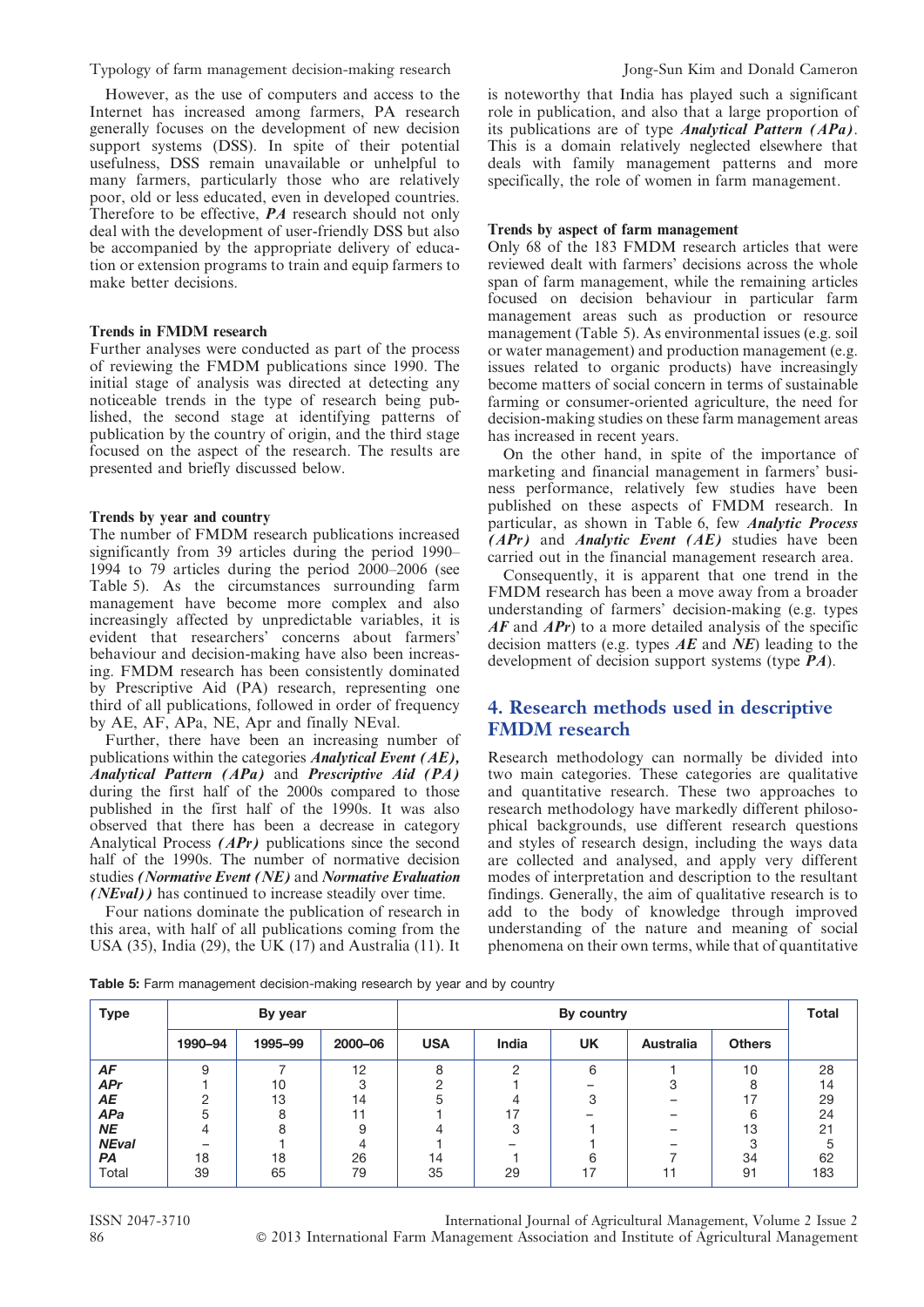| Type                             | management<br>Whole farm | Managerial<br>ability | management<br>Production | management<br>Marketing | management<br>Financial | management<br>Resource | Environmental<br>management | <b>Total</b> |
|----------------------------------|--------------------------|-----------------------|--------------------------|-------------------------|-------------------------|------------------------|-----------------------------|--------------|
| 4 <sup>F</sup>                   |                          |                       | N                        |                         |                         |                        |                             |              |
|                                  |                          |                       | S                        |                         |                         |                        |                             |              |
| प्रमुख<br>पुरुष बार<br>पुरुष बार | ဖ                        |                       | ∞                        |                         |                         |                        |                             | 849415       |
|                                  | 20                       |                       | I                        |                         |                         |                        |                             |              |
|                                  | $\infty$                 |                       |                          |                         |                         |                        |                             |              |
|                                  | ო                        |                       |                          |                         |                         |                        |                             |              |
| PA<br>Total                      | φ                        | က်<br>(               | თ                        |                         |                         |                        |                             | 62           |
|                                  | 89                       | 80                    |                          |                         | H                       | 24                     | 4                           | 183          |

Jong-Sun Kim and Donald Cameron Typology of farm management decision-making research

research is to add to the body of knowledge by building on formal theory that explains, predicts and controls the phenomenon of interest (Morse, 1994; Merriam, 1998b; Golicic et al., 2005). Qualitative research often incorporates numeric data such as descriptive statistics, and may employ sampling procedures based on principles fundamental to quantitative research.

Analytical FMDM research tends to use qualitative methods more frequently than normative or prescriptive research, and it was observed that only 6% of normative and prescriptive research studies reviewed for this study used qualitative methods to collect data. This difference tends to be because of the nature of analytical FMDM research. Among the analytical FMDM research papers reviewed, 73% used both qualitative and quantitative methods to collect data concerning farmers' decision behaviours by surveying large numbers of farmers using structured questionnaires and analysing this data using simple statistical methods. The remainder of these studies reported collecting data through qualitative methods such as in-depth interviewing or participant observation, and analysing this data by using 'thick' description. Furthermore, almost all analytical FMDM researchers visited the field to collect qualitative and quantitative data by meeting with farmers personally, while only 5% of studies relied on the use of a mail survey for the purpose of surveying large numbers of subjects.

#### Qualitative methods in analytical FMDM research

In analytical FMDM research, the most commonly reported method of collecting data was by communicating with farmers personally in the field (e.g. in-depth interviewing or participant observation). In order to determine farmers' beliefs, values and actual decision behaviour, most researchers also expressed a preference for going into the field.

The case study is one of the most common qualitative methods used in descriptive FMDM research. Researchers conducting case study research tended to use non-random samples in specific study areas (Bandong et al., 2002; Bohnet et al., 2003; Le Quang and Mensvoort, 2004) or specific study groups (Streeter, 1992; Ohlmer et al., 1998; Murray-Prior and Wright, 2001; Vaarst et al., 2003; Blackett et al., 2006) in accordance with their research purposes, and interviewed their subjects using open-ended or semi-structured questionnaires. For example, with respect to conducting research with a specific study group, Streeter (1992) carried out in-depth interviews with four farmers and one grain purchaser to explore the impact of electronic information systems on decision-making, and Vaarst et al. (2003) used similar techniques to survey 20 farmers who had converted to organic farming within the last two years. Murray-Prior et al. (2001) also selected two groups of farmers, a development group and a test group, to develop models of Australian wool producers' production and marketing decisions and to test the refined models.

Some researchers also visited farmers several times over several years (Ohlmer et al., 1998; Bandong et al., 2002). Ohlmer et al. (1998) undertook 18 case studies of individual farmers to determine how they made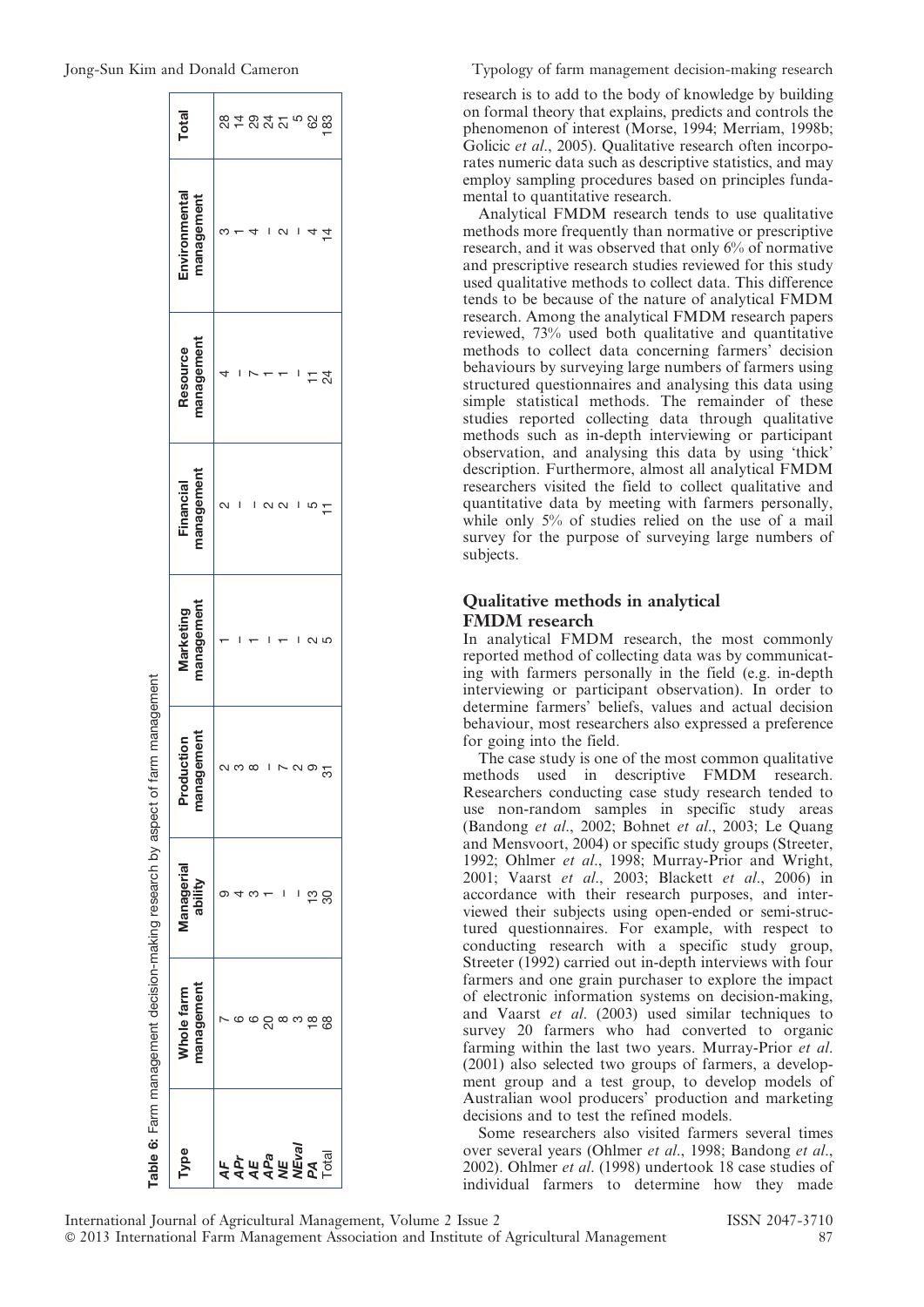decisions, and they studied two cases longitudinally for three years through repeated interviews. Bandong et al. (2002) carried out surveys in four irrigated rice sites in the Philippines over a span of eight years (1984–1991) to explore farmers' insecticide decision-making protocol. They also visited farmers who were selected randomly across the four sites to interview them and record field notes.

In analytical FMDM research, the data collected through the above qualitative methods were analysed by 'thick' description (Streeter, 1992) and using the decision tree method (Murray-Prior and Wright, 2001; Le Quang and Mensvoort, 2004). Vaarst et al. (2003) used a grounded theory approach to categorise the data they collected.

#### Quantitative methods in descriptive FMDM research

Most of the analytical FMDM research using quantitative methods employed a combination of qualitative and quantitative data obtained in three main ways: the structured interview; mail surveys; and statistical data sets. Quantitative data were analysed through various statistical methods (e.g. from the simple mean, variance or factor analysis through to complicated empirical analysis) to test the decision model or to explore the relationships that existed among various factors.

The first method of data collection, and the most common method used in descriptive FMDM research, involved going into the field and conducting structured interviews with large numbers of farmers who had been selected randomly (Gonzales-Intal and Valera, 1990; Willock, J. et al., 1999; Solano et al., 2003; Chianu and Tsujii, 2004; Selvaraju et al., 2005). For example, Gonzales-Intal et al. (1990) collected data on crop diversification from six case studies in the Philippines by conducting structured interviews with 266 farmers who had been selected randomly to test cropping decision tree models. Similarly, Chianu et al. (2004) interviewed 160 Nigerian farmers in four villages using a structured questionnaire to investigate the factors affecting farmers' decisions to adopt or not adopt inorganic fertiliser.

The second method of data collection involves undertaking a mail survey that can sample a larger number of farmers with various characteristics from a wider range of study areas. This method also requires less time and expenditure than conducting surveys in the field (Tassell and Keller, 1991; McGregor et al., 1996; Stirm and St-Pierre, 2003; Bragg and Dalton, 2004). Nevertheless, a mail survey may face some problems. These relate to the quality of the data as well as the response rate. Most researchers conducting mail surveys express some concerns about these issues. In some cases, respondents may leave questions blank or skip over them, and they may misunderstand the meaning of questions. These problems can cause the data quality to be compromised, with consequences for both the accuracy and the value of analyses.

The third method of data collection relies on the use of statistical data, for example, data generated through livestock breeding data sets or farm accounting systems (Woldehanna et al., 2000; Kirchner et al., 2004). Some studies have employed secondary data or accessed databases relating to their research goals as a complementary method (Timsina et al., 1992; Rogers and Vandeman, 1993; Lindgren and Elmquist, 2005). Although this method allows cross-sectional data or time-series data to be collected that allow statistical analysis, the scope for the analysis of various and complex situations (e.g. complicated decision behaviour or processes) may be limited.

Consequently, it can be concluded that qualitative methods, in which researchers typically go into the field, for example to conduct interviews with farmers using semi-structured or open-ended questionnaires, are a common and useful method for analysing diverse decision situations, processes and patterns. In addition, the quantitative approach, in which data are analysed by statistical methods, is also useful for exploring relationships between the variables and factors that affect the decision-making process.

#### 5. Conclusion

In this paper, FMDM research has been reviewed to document the kinds of research that has been published since 1990 and a scheme for its categorisation proposed. Prescriptive FMDM research  $(type\ PA)$  that aims to support farmers' decisions by developing various computer systems or software dominates FMDM research. However, it could be argued that studies that improve understanding of decision processes should be conducted prior to development of decision support systems because better understanding can be the foundation of developing more useful decision support systems. A notable feature of this analysis is the relative paucity of studies into marketing, financial and environmental aspects of management (respectively 5, 11 and 14 of 183 studies) despite the growing evidence of the importance of these dimensions to sustained success of farm businesses.

#### About the authors

Jong-Sun Kim is a researcher at the Korea Rural Economic Institute, South Korea. His main research areas are agricultural management and rural development. He has recently finished a research project that aims to suggest effective ways of using registered farmers' managerial information for implementing agricultural policies. He is now conducting a project regarding setting up plans for building an agricultural complex in a certain rural area for the purpose of boosting the local economy.

Donald Cameron (corresponding author) is an academic based at University of Queensland, Australia. He has teaching experience at undergraduate and postgraduate levels in a range of fields relating to rural business management and in systems approaches to agrifood industries. His research interests span farmer decision making, adult education, strategy, entrepreneurship, agricultural extension and rural development, increasingly using systems approaches. He has been privileged to have worked with or be currently advising around 30 research postgraduate students, from Australia as well as countries in Africa, Asia and the Pacific, all exploring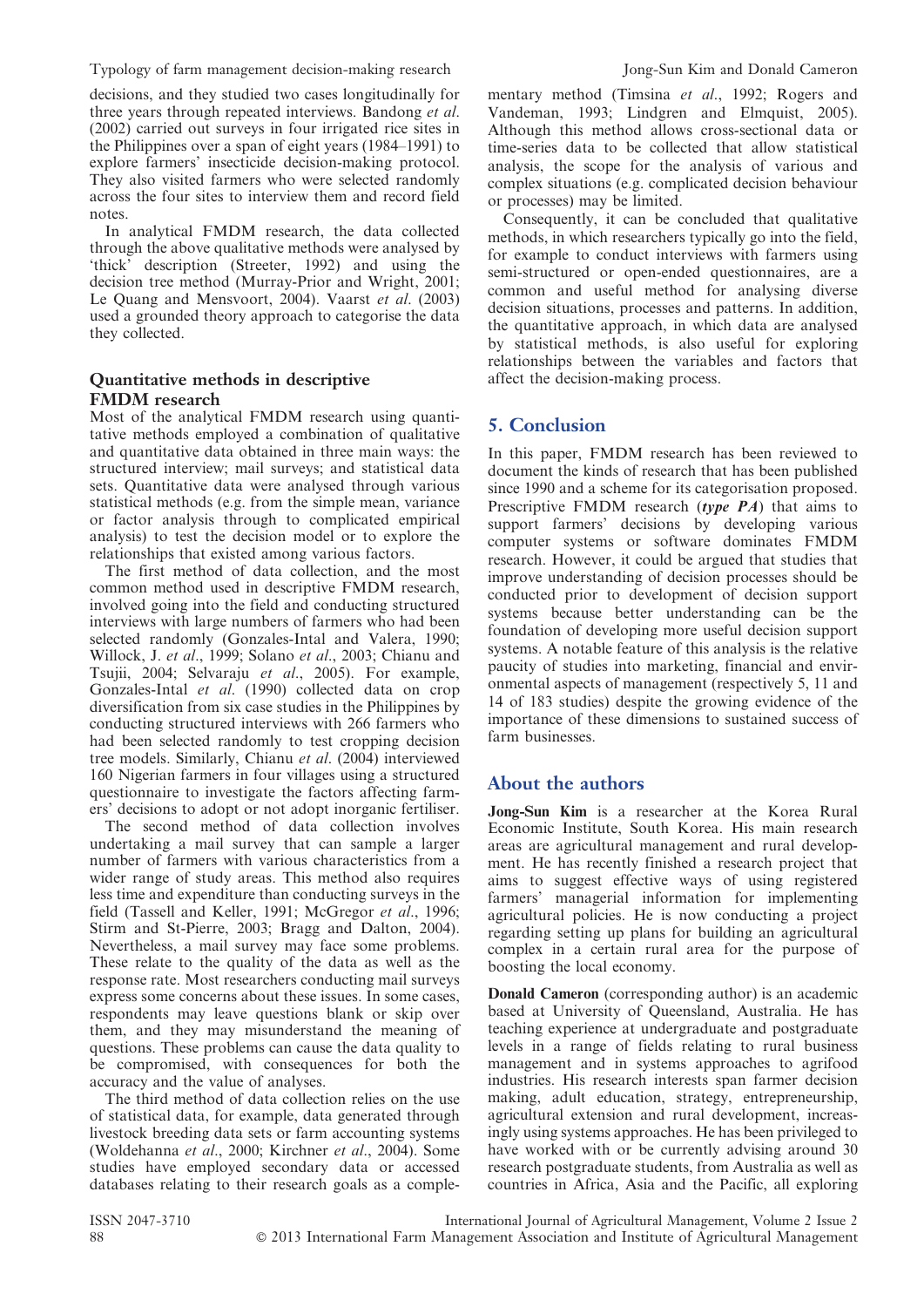ways in which to improve outcomes from human activity systems based on agriculture.

#### Acknowledgements

This research was carried out while Jong-Sun Kim was undertaking doctoral study at the University of Queensland.

#### **REFERENCES**

- Attonaty, J.-M., Chatelin, M.-H., & Garcia, F. (1999), 'Interactive simulation modeling in farm decision-making', Computers and Electronics in Agriculture, vol. 22, no.2–3, pp. 157–70.
- Backus, G.B.C., Eidman, V.R., & Dijkhuizen, A.A. (1997), 'Farm decision making under risk and uncertainty', Netherlands Journal of Agricultural Science, vol. 45, no.2, pp. 307–28.
- Bandong, J.P., Canapi, B.L., Cruz, C.G.d., & Litsinger, J.A. (2002), 'Insecticide decision protocols: a case study of untrained Filipino rice farmers', Crop Protection, vol. 21, no.9, pp. 803–16.
- Bekele, W., & Drake, L. (2003), 'Soil and water conservation decision behavior of subsistence farmers in the Eastern Highlands of Ethiopia: a case study of the Hunde-Lafto area', Ecological Economics, vol. 46, no.3, pp. 437–51.
- Bell, D.E., Raiffa, H., & Tversky, A. (eds) (1988), Decision making: Descriptive, normative and prescriptive interactions, Cambridge University Press.
- Bernet, T., Julca, J., Saenz, J., & Prain, G. (2000), 'Peri-urban milk production in Peru: assessing farmers' decision-making within a changing market', Livestock Research for Rural Development, vol. 12, no.4, pp. 1–17.
- Bhuiyan, A.K.M.A.H., Chua, L.A., & Calilung, V.J. (1995), 'Farmers' trade-offs and decision tree model in pest management: some theoretical considerations', Journal of the Asiatic Society of Bangladesh Science, vol. 21, no.2, pp. 255–8.
- Blackett, P., Compton, C., & Glassey, C. (2006), 'To induce or not to induce?: insights into important influences on dairy farmer decision making over induced calving', in Proceedings of the New Zealand Society of Animal Production, vol. 66, pp. 350–4.
- Bohnet, I., Potter, C. and Simmons, E. (2003), 'Landscape change in the multi-functional countryside: a biographical analysis of farmer decision-making in the English High Weald', Landscape Research, vol. 28, no.4, pp. 349–64.
- Bracke, M.B.M., Metz, J.H.M., Dijkhuizen, A.A., & Spruijt, B.M. (2001), 'Development of a decision support system for assessing farm animal welfare in relation to husbandry systems: strategy and prototype', Journal of Agricultural & Environmental Ethics, vol. 14, no.3, pp. 321–37.
- Bragg, L.A., & Dalton, T.J. (2004), 'Factors affecting the decision to exit dairy farming: a two-stage regression analysis', Journal of Dairy Science, vol. 87, no.9, pp. 3092–8.
- Buysse, J., Van Huylenbroeck, G., Vanslembrouck, I., & Vanrolleghem, P. (2005), 'Simulating the influence of management decisions on the nutrient balance of dairy farms', Agricultural Systems, vol. 86, no.3, pp. 333–48.
- Casey, J.F., Caviglia-Harris, J.L., Kahn, J.R., & Rivas, A. (2002), 'Information and the subsistence farmer's decision to deforest in Latin America', International Journal of Sustainable Development, vol. 5, no.4, pp. 392–414.
- Chianu, J.N., & Tsujii, H. (2004), 'Determinants of farmers' decision to adopt or not adopt inorganic fertilizer in the savannas of northern Nigeria', Nutrient Cycling in Agroecosystems, vol. 70, no.3, pp. 293–301.
- Coleno, F.C., Duru, M., & Theau, J.P. (2005), 'A method to analyse decision-making processes for land use management in livestock farming', International Journal of Agricultural Sustainability, vol. 3, no.1, pp. 69–78.
- Debasish, S., Khandekar, N., Roy, K.C., & Goswami, A. (2005), 'Studies on decision making pattern of rural poultry farmers', Journal of Interacademicia, vol. 9, no.4, pp. 590–6.
- Dorward, A. (1991), 'Integrated decision rules as farm management tools in smallholder agriculture in Malawi', Journal of Agricultural Economics, vol. 42, no.2, pp. 146–60.
- Dounias, I., Aubry, C., & Capillon, A. (2002), 'Decision-making processes for crop management on African farms. Modelling from a case study of cotton crops in northern Cameroon', Agricultural Systems, vol. 73, no. 3, pp. 233–60.
- Einhorn, H.J., & Hogarth, R.M. (1988), 'Behavioral decision theory: processes of judgment and choice', in D.E. Bell, H. Raiffa & A. Tversky (eds), Decision making: descriptive, normative, and prescriptive interactions, Cambridege university press.
- Farinos Dasi, J. (1994), 'Spanish farmers' strategies in reacting to new technologies. A Mediterranean case study of the role of values and attitudes in decision-making', Schriftenreihe der Forschungsgesellschaft fur Agrarpolitik und Agrarsoziologie e.V. Bonn, no. No. 296, pp. 113–24.
- Featherstone, A.M., & Goodwin, B.K. (1993), 'Factors influencing a farmer's decision to invest in long-term conservation improvements', Land Economics, vol. 69, no.1, pp. 67–81.
- Fox, J., Kanter, R., Yarnasarn, S., Ekasingh, M., & Jones, R. (1994), 'Farmer decision making and spatial variables in northern Thailand', Environmental Management, vol. 18, no.3, pp. 391–9.
- Gauthier, L., & Neel, T. (1996), 'SAGE: An object-oriented framework for the construction of farm decision support systems', Computers and Electronics in Agriculture, vol. 16, no.1, pp. 1–20.
- Gladwin, Christina H (1980), 'A theory of real-life choice: Applications to Agricultural Decisions', in P Barlett (ed.), Agricultural Decision Making: Anthropological Contributions to Rural Development, Academic Press, New York, pp. 45– 85.
- Gladwin, Christina H (1989), Ethnographic decision tree modeling, Qualitative Research Methods, Vol. 9, Sage, London.
- Gonzales-Intal, A.M., & Valera, J.B. (1990), 'A descriptive model of cropping decision making: application to crop diversification in irrigated rice farms', Transactions of the National Academy of Science and Technology, vol. 12, pp. 295–310.
- Hollick, M. (1990), 'Land conservation policies and farmer decision-making', Australian Journal of Soil and Water Conservation, vol. 3, no.1, pp. 6–13.
- Humphrey, S.J., & Verschoor, A. (2004), 'Decision-making under risk among small farmers in east Uganda', Journal of African Economies, vol. 13, no.1, pp. 44–101.
- Illukpitiya, P., & Gopalakrishnan, C. (2004), 'Decision-making in soil conservation: application of a behavioral model to potato farmers in Sri Lanka', Land Use Policy, vol. 21, no.4, pp. 321–31.
- Iqbal, S.M.M., Ireland, C.R., & Rodrigo, V.H.L. (2006), 'A logistic analysis of the factors determining the decision of smallholder farmers to intercrop: a case study involving rubbertea intercropping in Sri Lanka', Agricultural Systems, vol. 87, no.3, pp. 296–312.
- Juan, J.A.d., Tarjuelo, J.M., Valiente, M., & Garcia, P. (1996), 'Model for optimal cropping patterns within the farm based on crop water production functions and irrigation uniformity I: Development of a decision model', Agricultural Water Management, vol. 31, no.1–2, pp. 115–43.
- Kalinda, T., Filson, G., & Shute, J. (2000), 'Resources, household decision making and organisation of labour in food production among small-scale farmers in southern Zambia', Development Southern Africa, vol. 17, no. 2, pp. 165–74.
- Kawasaki, J.L. (2004), 'Agriculture journal literature indexed in life sciences databases', Issues in Science and Technology Librarianship (Summer) vol. 40 6pp.
- Kerr, D.V., Cowan, R.T., & Chaseling, J. (1999), 'DAIRYPRO a knowledge-based decision support system for strategic planning on sub-tropical dairy farms. I. System description', Agricultural Systems, vol. 59, no. 3, pp. 245–55.
- Kim, Jong-Sun and Cameron, Don. (2009), 'A road map through the maze - a typology of farm decision making research', in